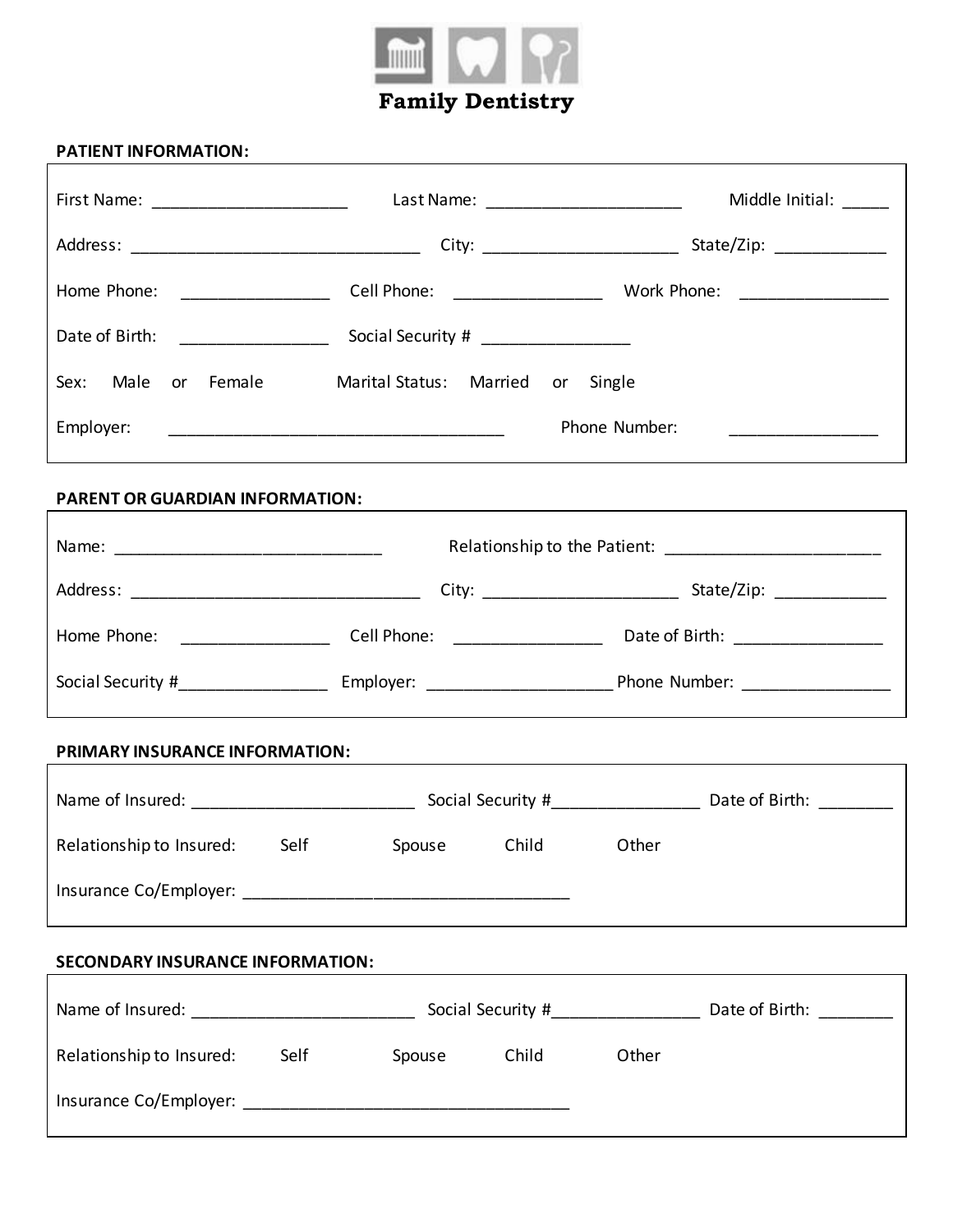| <b>MEDICAL HISTORY</b>                                                                                        |               |                                        |  |  |
|---------------------------------------------------------------------------------------------------------------|---------------|----------------------------------------|--|--|
| Are you under a physician's care now?                                                                         | Yes or No     | If Yes, please explain: ______________ |  |  |
| Have you even been hospitalized/had a major operation?                                                        | Yes or No     | If Yes, please explain: _____________  |  |  |
| Have you ever had a serious head or neck injury?                                                              | Yes or No     | If Yes, please explain: _____________  |  |  |
| Do you take, or have you taken Phen-Fen or Redux?                                                             | Yes or No     | If Yes, please explain: ______________ |  |  |
| Do you use tobacco?                                                                                           | Yes or No     | If Yes, what type: _______________     |  |  |
| Do you use controlled substances?                                                                             | Yes or No     |                                        |  |  |
| <b>WOMEN:</b><br>Pregnant/Trying to get pregnant: Yes<br>No Taking oral contraceptives: Yes                   |               | Nursing: Yes<br>No<br>No               |  |  |
| ARE YOU ALLERGIC TO ANY OF THE FOLLOWING:                                                                     |               |                                        |  |  |
| $\Box$ Aspirin                                                                                                |               |                                        |  |  |
| $\Box$ Penicillin                                                                                             |               |                                        |  |  |
| Codeine<br>$\Box$                                                                                             |               |                                        |  |  |
| $\Box$ Acryllic                                                                                               |               |                                        |  |  |
| $\Box$ Metal                                                                                                  |               |                                        |  |  |
| $\Box$ Latex                                                                                                  |               |                                        |  |  |
| □ Local Anesthetics                                                                                           |               |                                        |  |  |
| $\Box$ Sulfa                                                                                                  |               |                                        |  |  |
|                                                                                                               |               |                                        |  |  |
| DO YOU HAVE, OR HAVE HAD, ANY OF THE FOLLOWING?                                                               |               |                                        |  |  |
| □ AIDS/HIV Positive<br>$\Box$ Drug Addiction                                                                  |               | $\Box$ High Blood Pressure             |  |  |
| $\Box$ Anemia<br>$\Box$ Epilepsy                                                                              |               | □ Low Blood Pressure                   |  |  |
| $\Box$ Artificial Heart Valve<br>$\Box$ Excessive Bleeding                                                    |               | □ Mitral Valve Prolapse                |  |  |
| $\Box$ Artificial Joints<br>$\Box$ Fainting Spells/Dizziness                                                  |               | □ Parathyroid Disease                  |  |  |
| Asthma<br>$\Box$ Frequent Cough<br>$\Box$                                                                     |               | □ Psychiatric Care                     |  |  |
| □ Heart Attack/Failure<br>$\Box$ Blood Disease                                                                |               | $\Box$ Radiation Treatments            |  |  |
| $\Box$ Breathing Problems<br>□ Heart Murmur                                                                   |               | <b>Renal Dialysis</b><br>$\Box$        |  |  |
| $\Box$ Cancer/Chemotherapy<br>$\Box$ Heart Pace Maker                                                         |               | $\Box$ Rheumatic Fever                 |  |  |
| $\Box$ Congenital Heart Disorder<br>□ Heart Trouble/Disease                                                   |               | $\Box$ Stroke                          |  |  |
| Convulsions<br>$\Box$ Hemophilia                                                                              |               | Thyroid Disease                        |  |  |
| $\Box$ Hepatitis: A B C<br>$\Box$ Diabetes                                                                    |               | $\Box$ None of the above               |  |  |
| Do you take Fosamax or any other osteoporosis medications? Yes or No                                          |               |                                        |  |  |
| List all medications, pills, or drugs you currently take, including any pain medications: ___________________ |               |                                        |  |  |
| I authorize the following persons' access to my health information:                                           |               |                                        |  |  |
| <b>Name</b>                                                                                                   | Date of Birth | <b>Home Phone Number</b>               |  |  |
|                                                                                                               |               |                                        |  |  |
|                                                                                                               |               |                                        |  |  |

To the best of my knowledge, the questions on this form have been accurately answered. I understand that providing incorrect information can be dangerous to my (or the patient's) health. It is my responsibility to inform the dental office of any changes in medical status.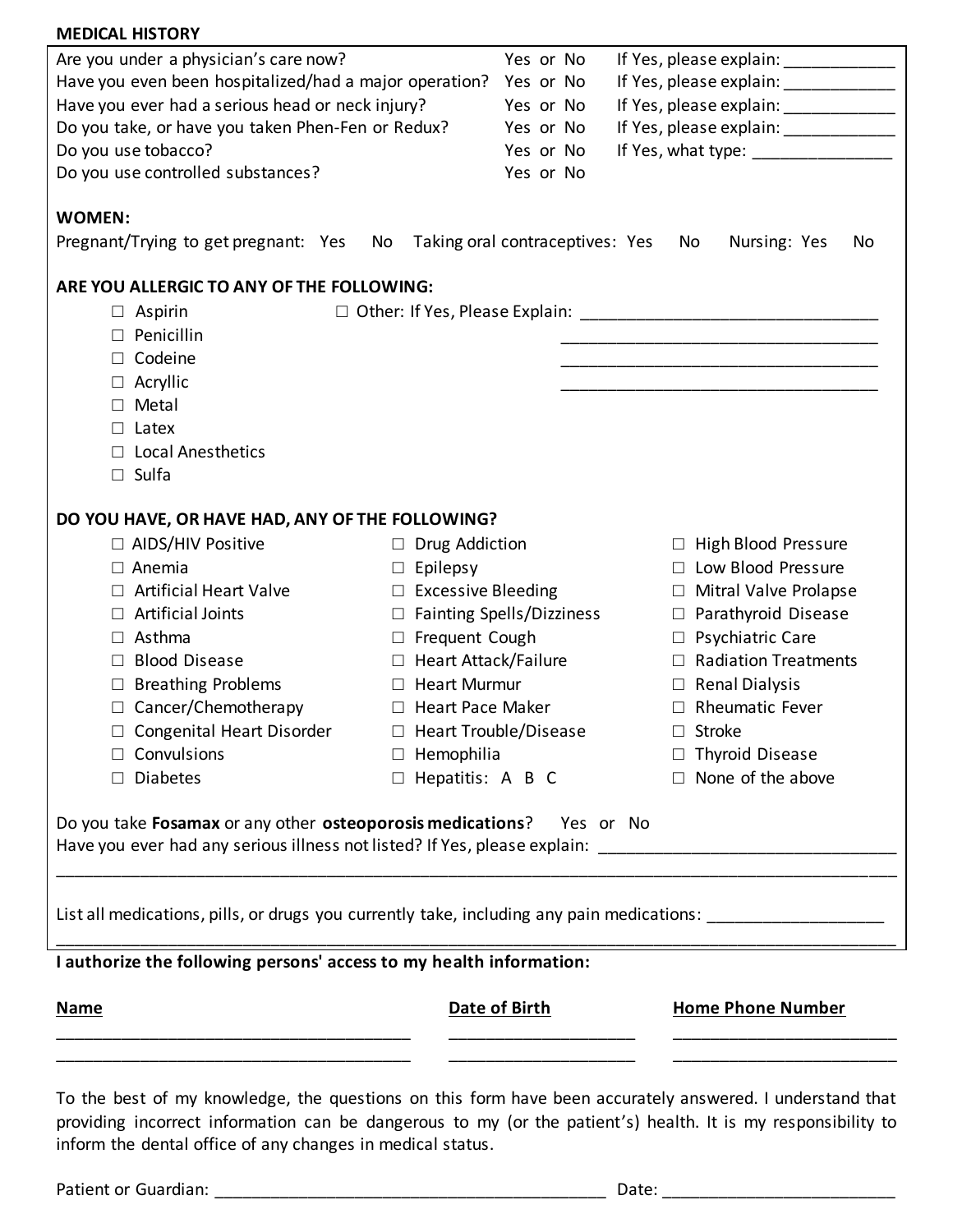

## **WRITTEN FINANCIAL POLICY**

Thank you for choosing Minigh Family Dentistry. Our primary mission is to deliver the best and most comprehensive dental care available. An important part of the mission is making the cost of optimal care as easy and manageable for our patients as possible by offering several payment options.

## **Payment Options:**

You can choose from:

- Cash, Check, Visa, MasterCard, American Express or Discover
- Convenient Monthly Payment Options<sup>1</sup> from CareCredit Healthcare Credit Card
	- Allows you to pay over time
	- No annual fees or pre-payment penalties

## **Please note:**

We **require payment the day services are rendered**. If you have dental insurance we will call to verify eligibility and coverage prior to treatment. Coverage information obtained will be used to estimate your copay/deductible amount for services and will be collected at the time of treatment. If your treatment requires more than one appointment you have the option to pay your portion in two payments. The balance must be paid in full prior to the completion of your treatment. **We no longer render any office credit regardless of previous arrangements**. This excludes any existing written agreements that are not in default. Default accounts are those that have missed 2 or more payments. If you have any concerns prior to treatment and would like an estimate, please do not hesitate to speak with a staff member. This is in an effort to insure that you are informed of your financial responsibility prior to the beginning of treatment. If you choose to discontinue care before treatment is complete you will receive a refund less the cost of care that you have already received. It is your responsibility to request a refund check. If a request is not received, the credit balance will remain on the account ledger to be put toward future services.

For patients with dental insurance, we are happy to work with your carrier to maximize your benefit and directly bill them for reimbursement for your treatment<sup>2</sup>.

A fee of \$25.00 is charged for patients who miss or cancel more than 2 times in a calendar year without 24 hour notice.

Dr. Minigh charges \$25.00 for all returned checks.

If you have any questions, please do not hesitate to ask. We are here to help you get the dentistry you want and/or need.

Patient or Guardian: \_\_\_\_\_\_\_\_\_\_\_\_\_\_\_\_\_\_\_\_\_\_\_\_\_\_\_\_\_\_\_\_\_\_\_\_\_\_\_\_\_\_ Date: \_\_\_\_\_\_\_\_\_\_\_\_\_\_\_\_\_\_\_\_\_\_\_\_\_

Patient Name (please print): \_

 $1$ Subject to credit approval

 $^2$ However, if we do not receive payment from your insurance carrier within 60 days, you will be responsible for payment of your treatment fees and collection of your benefits directly from your insurance carrier.